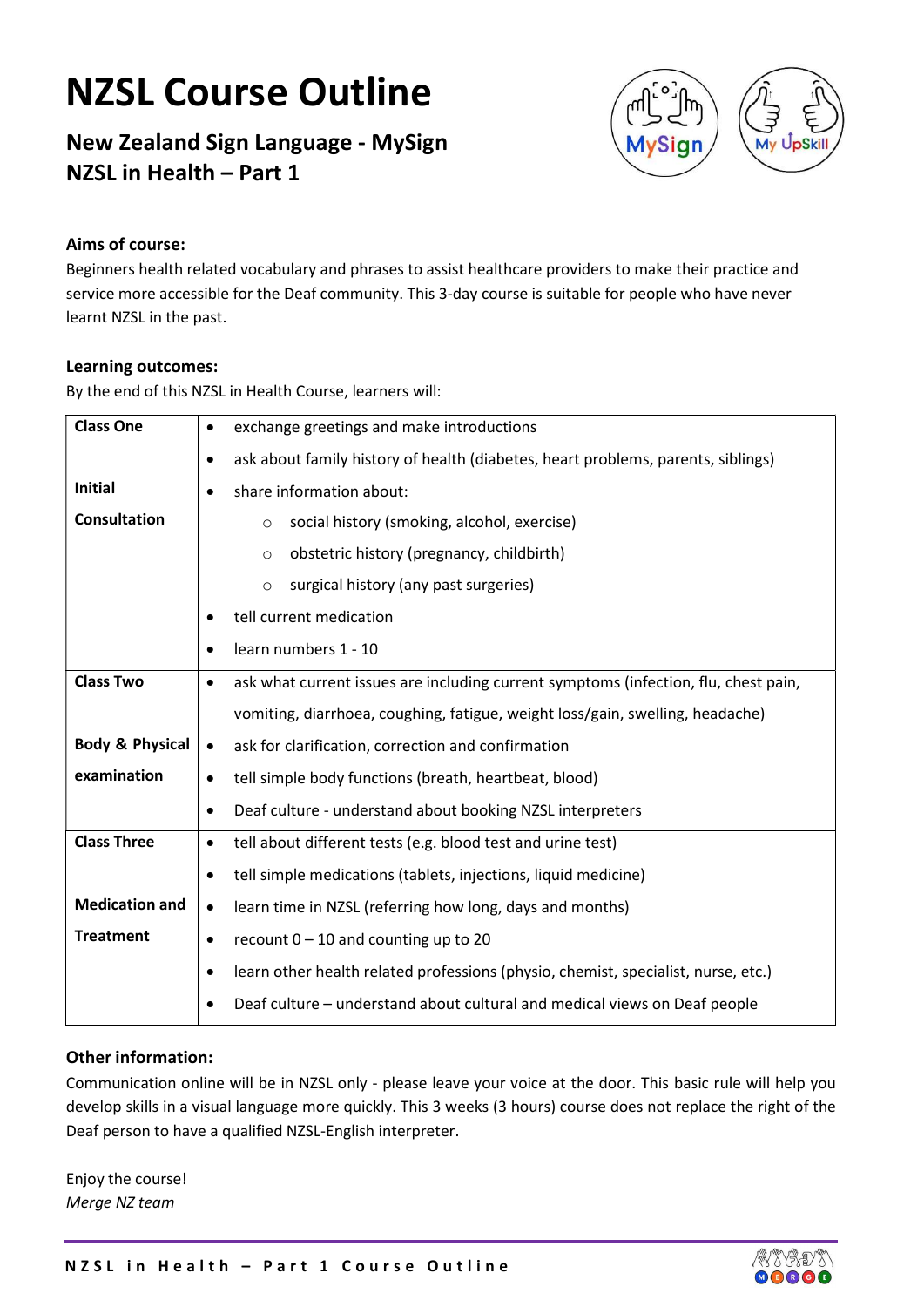## **NZSL Course Outline**

### **New Zealand Sign Language ‐ MySign NZSL in Health ‐ Part 2**



#### **Aims of course:**

Beginners health related vocabulary and phrases to assist healthcare providers to make their practice and service more accessible for the Deaf community. This 3-day (3 hour) course is suitable for students who have participated NZSL for Health Professionals – Part 1 in the past or have basic knowledge of NZSL.

#### **Learning outcomes:**

By the end of this NZSL in Health Course, learners will:

| <b>Class One</b>      | exchange greetings and ask about well-being                                      |
|-----------------------|----------------------------------------------------------------------------------|
|                       | learn days of week/clock time and making an appointment<br>$\bullet$             |
| <b>Medical</b>        | review numbers $1 - 20$ and learn numbers $21 - 30$<br>$\bullet$                 |
| <b>Conditions</b>     | name common health problems and different kinds of falls, accidents<br>$\bullet$ |
|                       | Deaf culture - responses to questions<br>$\bullet$                               |
| <b>Class Two</b>      | describe basic functions of main body organs<br>$\bullet$                        |
|                       | explain briefly about discomfort and pain-related experience<br>$\bullet$        |
| <b>Body functions</b> | learn numbers 31 - 40<br>$\bullet$                                               |
|                       | learn about months (calendar signs)<br>$\bullet$                                 |
|                       | Deaf culture - literacy levels and health knowledge<br>٠                         |
| <b>Class Three</b>    | describe and refer to common diagnostic tests and scans<br>$\bullet$             |
|                       | discuss about plans for recovery (treatment, surgery, etc)<br>$\bullet$          |
| <b>Scans and</b>      | use of numbers for ranking<br>$\bullet$                                          |
| procedures            | review time concept in NZSL and talk about simple booking appointment time<br>٠  |
|                       | Deaf culture - how to work with an interpreter including informed consent        |

#### **Other information:**

Communication online will be in NZSL only ‐ please leave your voice at the door. This basic rule will help you develop skills in a visual language more quickly. This 3‐week (3 hours) course does not replace the right of the Deaf person to have a qualified NZSL‐English interpreter.

Enjoy the course! *Merge NZ team*